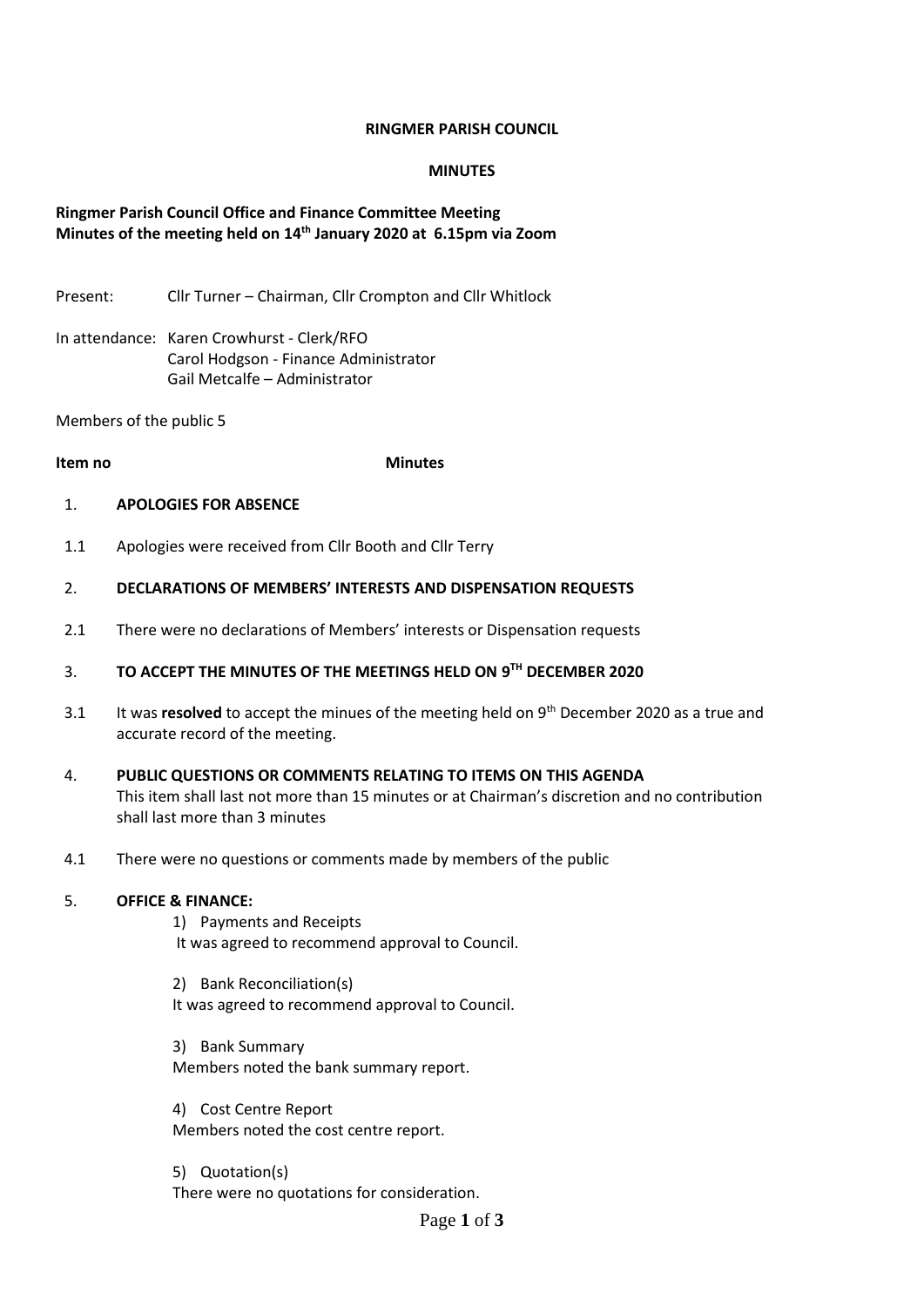6) Grant application(s)/Donations – Ringmer Village Hall Management Committee £5,000 - improvement of access

As a grant was proposed at the December meeting for the amount of £5,000 Members recommend Council approves this grant.

7) Bank account signatories – Progress

The Clerk reported that all signatories have now been added and requested those signatories contact the bank for their pin sentry and card.

8) To set the Precept for the administration year 2021 – 2022

 After some consideration to raise the precept by 1.8% or to have a 0.00% increase, Members agreed to recommend Full Council approves the 1.8% increase, which is Approximately 56p per band D house hold.

9) Any other financial matters that cannot be held over to the next agenda **at the**  Chairman's discretion

There were no other Financial Matters for consideration.

There being no further business the meeting closed at 6.38pm.